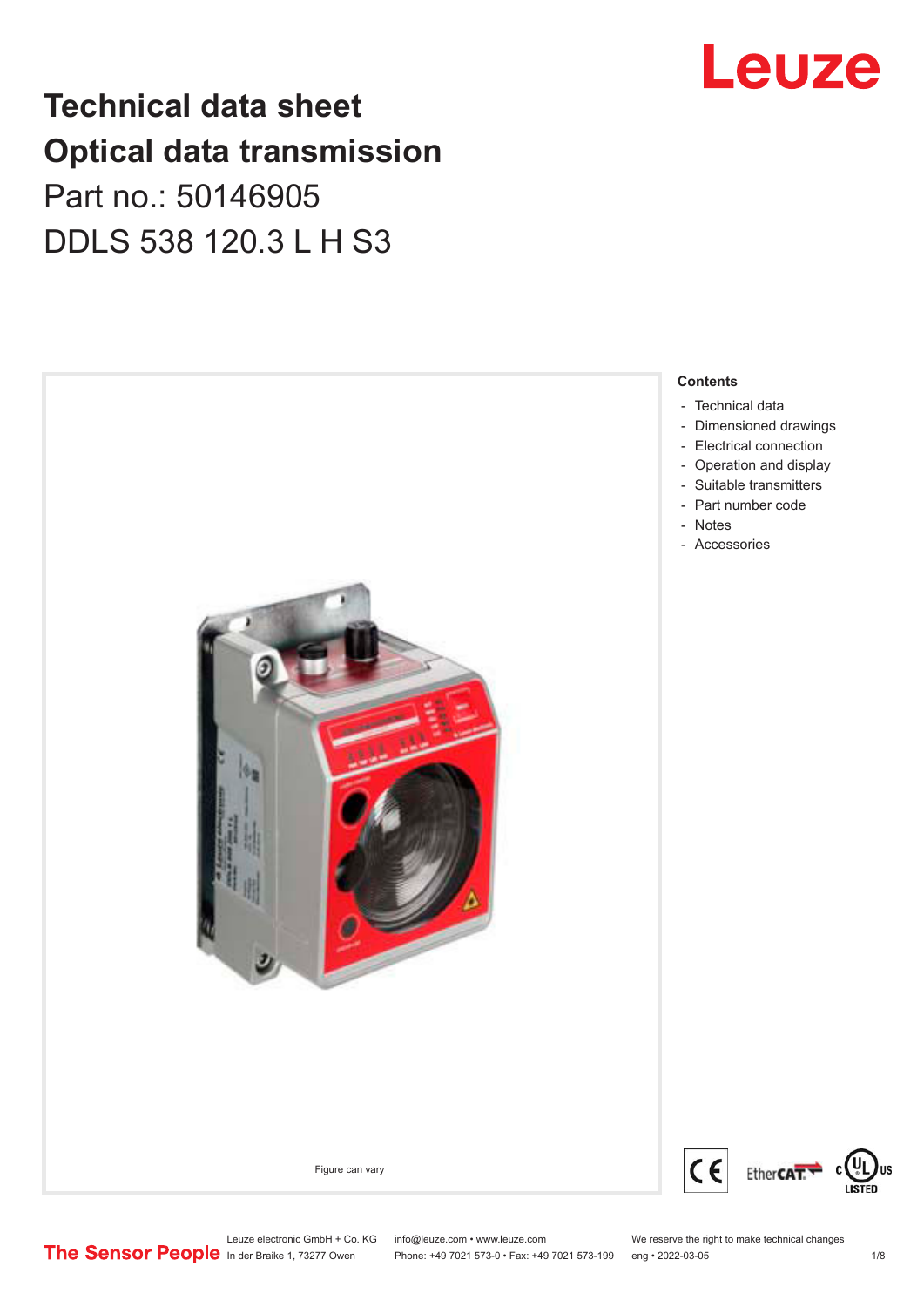#### <span id="page-1-0"></span>**Technical data**

## **Leuze**

| <b>Basic data</b>                              |                                       |  |  |  |
|------------------------------------------------|---------------------------------------|--|--|--|
| <b>Series</b>                                  | <b>DDLS 500</b>                       |  |  |  |
| <b>Special version</b>                         |                                       |  |  |  |
| <b>Special version</b>                         | Heating                               |  |  |  |
|                                                | Integrated laser alignment aid        |  |  |  |
|                                                | Not influenced by reflective surfaces |  |  |  |
|                                                | Operation of parallel light axes      |  |  |  |
|                                                |                                       |  |  |  |
| <b>Optical data</b>                            |                                       |  |  |  |
| <b>Working range</b>                           | 100  120,000 mm                       |  |  |  |
| <b>Light source</b>                            | Laser                                 |  |  |  |
| <b>Transmission frequency</b>                  | F <sub>3</sub>                        |  |  |  |
| Usable opening angle transmitter               | 1 <sup>°</sup>                        |  |  |  |
| <b>Electrical data</b>                         |                                       |  |  |  |
|                                                |                                       |  |  |  |
| Performance data                               |                                       |  |  |  |
| Supply voltage U <sub>R</sub>                  | 18  30 V, DC                          |  |  |  |
| <b>Inputs</b>                                  |                                       |  |  |  |
| Number of digital switching inputs             | 1 Piece(s)                            |  |  |  |
|                                                |                                       |  |  |  |
| Outputs                                        |                                       |  |  |  |
| Number of digital switching outputs 1 Piece(s) |                                       |  |  |  |
|                                                |                                       |  |  |  |
| <b>Interface</b>                               |                                       |  |  |  |
| <b>Type</b>                                    | EtherCAT link down 70 ms, EtherCAT    |  |  |  |
|                                                | Safety-over-EtherCAT (FSoE)           |  |  |  |
|                                                |                                       |  |  |  |
| <b>Connection</b>                              |                                       |  |  |  |
| <b>Number of connections</b>                   | 2 Piece(s)                            |  |  |  |
|                                                |                                       |  |  |  |
| <b>Connection 1</b>                            |                                       |  |  |  |
| <b>Type of connection</b>                      | Connector                             |  |  |  |
| <b>Designation on device</b>                   | <b>POWER</b>                          |  |  |  |
| <b>Thread size</b>                             | M12                                   |  |  |  |
| Type                                           | Male                                  |  |  |  |
| No. of pins                                    | 5-pin                                 |  |  |  |
| Encoding                                       | A-coded                               |  |  |  |
| <b>Connection 2</b>                            |                                       |  |  |  |
| <b>Type of connection</b>                      | Connector                             |  |  |  |
| <b>Designation on device</b>                   | <b>BUS</b>                            |  |  |  |
| <b>Thread size</b>                             | M12                                   |  |  |  |
| Type                                           | Female                                |  |  |  |

| <b>Mechanical data</b>                                                |               |  |  |  |
|-----------------------------------------------------------------------|---------------|--|--|--|
| 100 mm x 156 mm x 99.5 mm<br>Dimension (W x H x L)                    |               |  |  |  |
| <b>Housing material</b>                                               | Metal         |  |  |  |
| Net weight                                                            | 1,185q        |  |  |  |
| <b>Operation and display</b>                                          |               |  |  |  |
| Type of display                                                       | Bar graph     |  |  |  |
|                                                                       | LED           |  |  |  |
| <b>Environmental data</b>                                             |               |  |  |  |
| Ambient temperature, operation                                        | $-3550 °C$    |  |  |  |
| Ambient temperature, storage                                          | $-3570 °C$    |  |  |  |
| <b>Certifications</b>                                                 |               |  |  |  |
| Degree of protection                                                  | IP 65         |  |  |  |
| <b>Certifications</b>                                                 | c UL US       |  |  |  |
| Test procedure for EMC in accordance EN 1000-6-4<br>with standard     |               |  |  |  |
|                                                                       | EN 61000-6-2  |  |  |  |
| Test procedure for noise in accordance EN 60068-2-64<br>with standard |               |  |  |  |
| Test procedure for oscillation in<br>accordance with standard         | EN 60068-2-6  |  |  |  |
| Test procedure for shock in<br>accordance with standard               | EN 60068-2-27 |  |  |  |
| <b>Classification</b>                                                 |               |  |  |  |
| <b>Customs tariff number</b>                                          | 85365019      |  |  |  |
| <b>ECLASS 5.1.4</b>                                                   | 19039001      |  |  |  |
| <b>ECLASS 8.0</b>                                                     | 19179090      |  |  |  |
| <b>ECLASS 9.0</b>                                                     | 19179090      |  |  |  |
| ECLASS 10.0                                                           | 19179090      |  |  |  |
| <b>ECLASS 11.0</b>                                                    | 19179090      |  |  |  |
| <b>ECLASS 12.0</b>                                                    | 19179090      |  |  |  |
| <b>ETIM 5.0</b>                                                       | EC000515      |  |  |  |

**ETIM 6.0** EC000515 **ETIM 7.0** EC000310

Leuze electronic GmbH + Co. KG info@leuze.com • www.leuze.com We reserve the right to make technical changes<br>
The Sensor People in der Braike 1, 73277 Owen Phone: +49 7021 573-0 • Fax: +49 7021 573-199 eng • 2022-03-05

**No. of pins** 4 -pin **Encoding** D-coded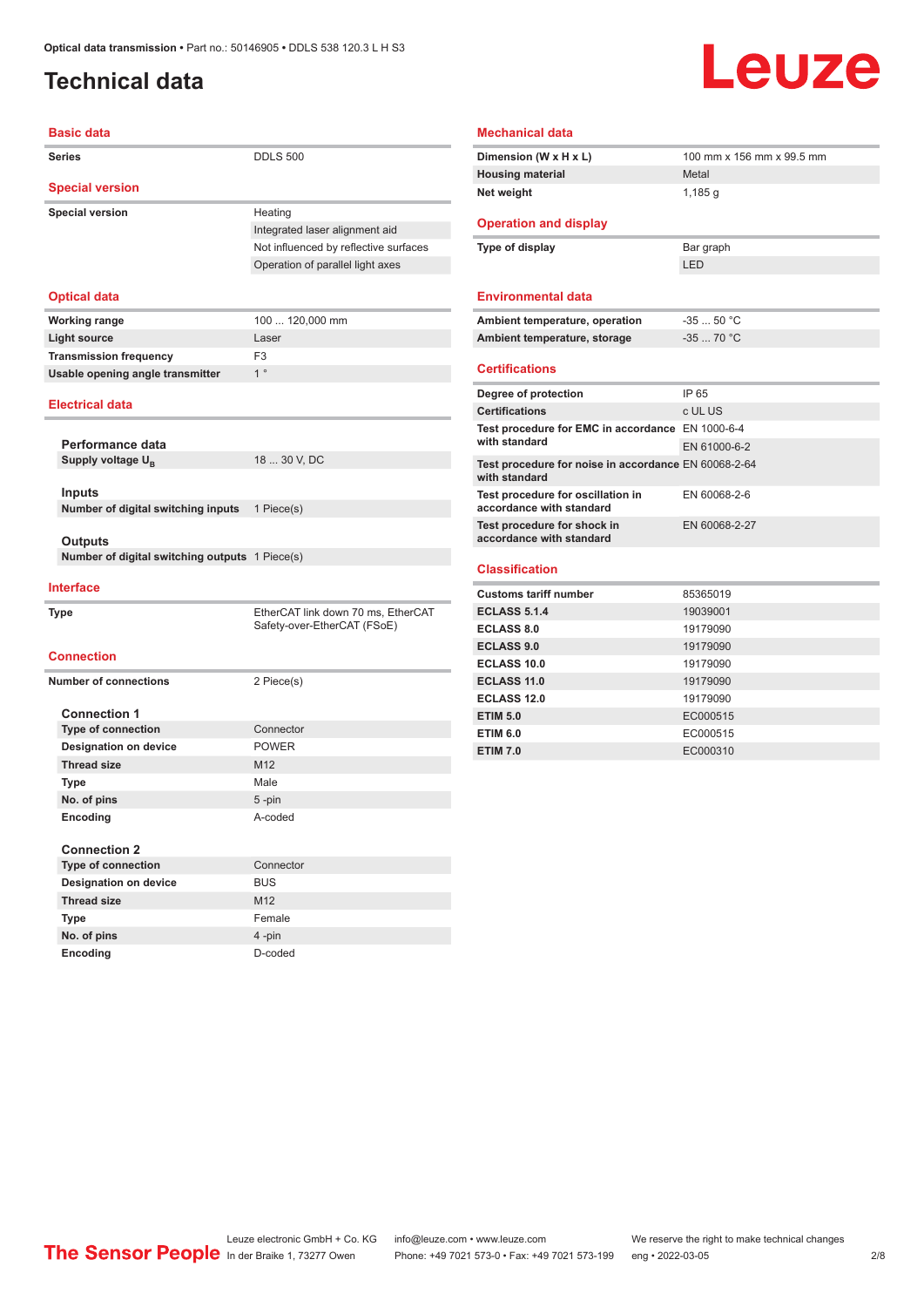#### <span id="page-2-0"></span>**Dimensioned drawings**

All dimensions in millimeters







A Center axis of transmitter and alignment laser

B Center axis of transmitter and receiver

C Center axis of receiver

Leuze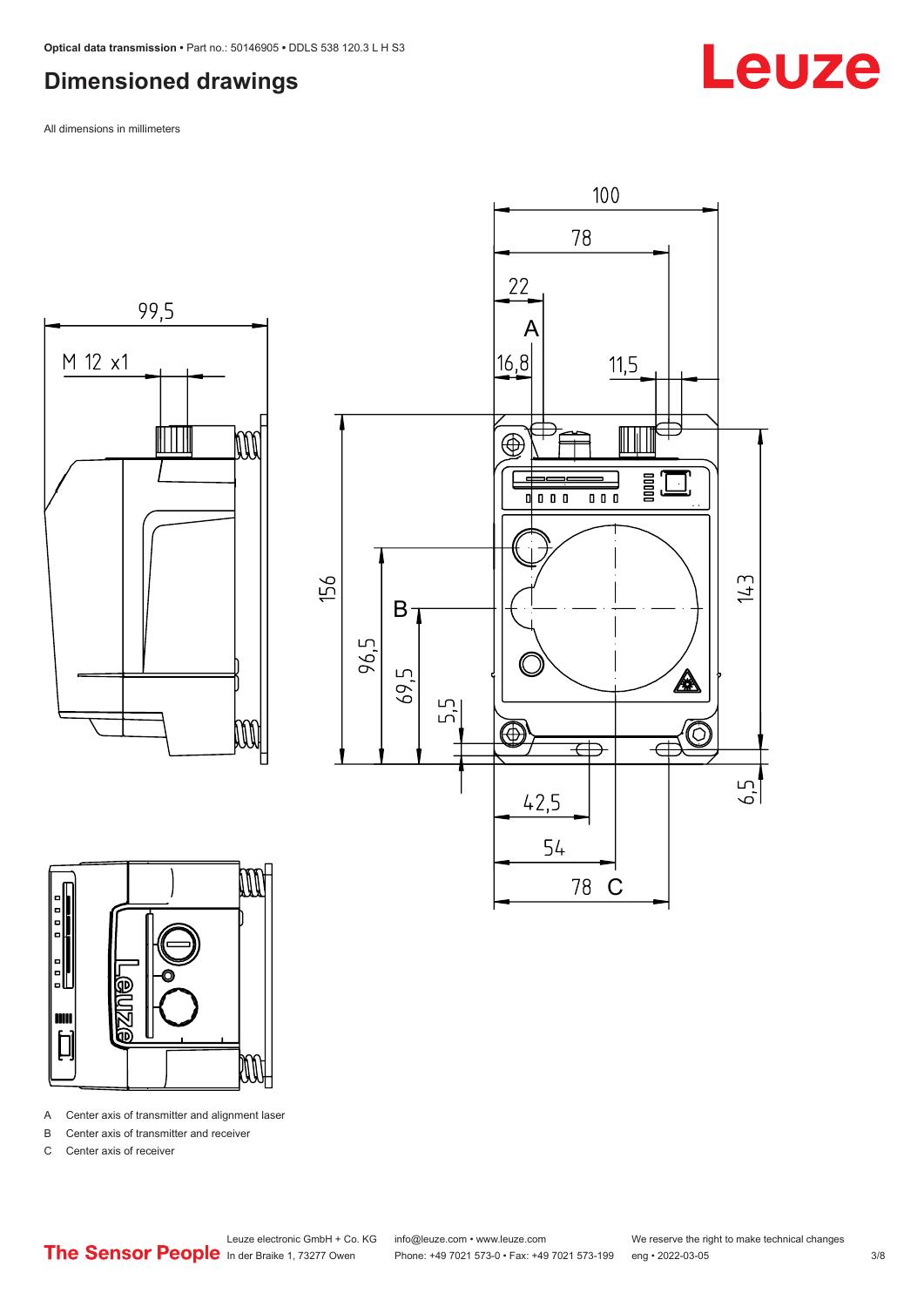#### <span id="page-3-0"></span>**Electrical connection**

| <b>Connection 1</b> | <b>POWER</b>   |
|---------------------|----------------|
| <b>Function</b>     | Signal IN      |
|                     | Signal OUT     |
|                     | Voltage supply |
| Type of connection  | Connector      |
| <b>Thread size</b>  | M12            |
| <b>Type</b>         | Male           |
| <b>Material</b>     | Metal          |
| No. of pins         | $5 - pin$      |
| Encoding            | A-coded        |

#### **Pin Pin assignment**

| и              | <b>VIN</b>       |  |
|----------------|------------------|--|
| $\overline{2}$ | IO <sub>1</sub>  |  |
| 3              | <b>GND</b>       |  |
| $\overline{4}$ | IO <sub>2</sub>  |  |
| 5              | <b>FE/SHIELD</b> |  |

### $FE$  $\spadesuit$ 4 5

Leuze

#### **Connection 2 BUS**

| <b>Function</b>    | <b>BUS IN</b> |
|--------------------|---------------|
| Type of connection | Connector     |
| Thread size        | M12           |
| <b>Type</b>        | Female        |
| <b>Material</b>    | Metal         |
| No. of pins        | 4-pin         |
| Encoding           | D-coded       |

| Pin | <b>Pin assignment</b> |  |
|-----|-----------------------|--|
|     | TD+                   |  |
|     | $RD+$                 |  |
|     | TD-                   |  |
|     | RD-                   |  |

### **Operation and display**

| LED            |            | <b>Display</b>           | <b>Meaning</b>                                                                                                                                                             |  |
|----------------|------------|--------------------------|----------------------------------------------------------------------------------------------------------------------------------------------------------------------------|--|
| 1              | <b>AUT</b> | Off                      | Operating mode not active                                                                                                                                                  |  |
|                |            | Green, continuous light  | Operating mode 'Automatic'                                                                                                                                                 |  |
| $\overline{2}$ | <b>MAN</b> | Off                      | Operating mode not active                                                                                                                                                  |  |
|                |            | Green, continuous light  | Operating mode 'Manual'                                                                                                                                                    |  |
| 3              | <b>ADJ</b> | Off                      | Operating mode not active                                                                                                                                                  |  |
|                |            | Green, continuous light  | Operating mode 'Adjust'                                                                                                                                                    |  |
| 4              | <b>LAS</b> | Off                      | Operating mode not active                                                                                                                                                  |  |
|                |            | Green, continuous light  | Operating mode 'Alignment-laser mounting support'                                                                                                                          |  |
| 5              | <b>LLC</b> | Off                      | Operating mode not active                                                                                                                                                  |  |
|                |            | Green, continuous light  | LLC without interruption                                                                                                                                                   |  |
|                |            | Red, continuous light    | LLC interrupted at least once                                                                                                                                              |  |
| 6              | <b>PWR</b> | Off                      | No supply voltage                                                                                                                                                          |  |
|                |            | Green, flashing          | Device ok, initialization phase<br>Data transmission active<br>Data transmission interrupted<br>Device error<br>Operating temperature OK<br>Operating temperature critical |  |
|                |            | Green, continuous light  |                                                                                                                                                                            |  |
|                |            | Red, flashing            |                                                                                                                                                                            |  |
|                |            | Red, continuous light    |                                                                                                                                                                            |  |
| $\overline{7}$ | <b>TMP</b> | Off                      |                                                                                                                                                                            |  |
|                |            | Orange, continuous light |                                                                                                                                                                            |  |



Leuze electronic GmbH + Co. KG info@leuze.com • www.leuze.com We reserve the right to make technical changes<br>
The Sensor People in der Braike 1, 73277 Owen Phone: +49 7021 573-0 • Fax: +49 7021 573-199 eng • 2022-03-05 Phone: +49 7021 573-0 • Fax: +49 7021 573-199 eng • 2022-03-05 4/8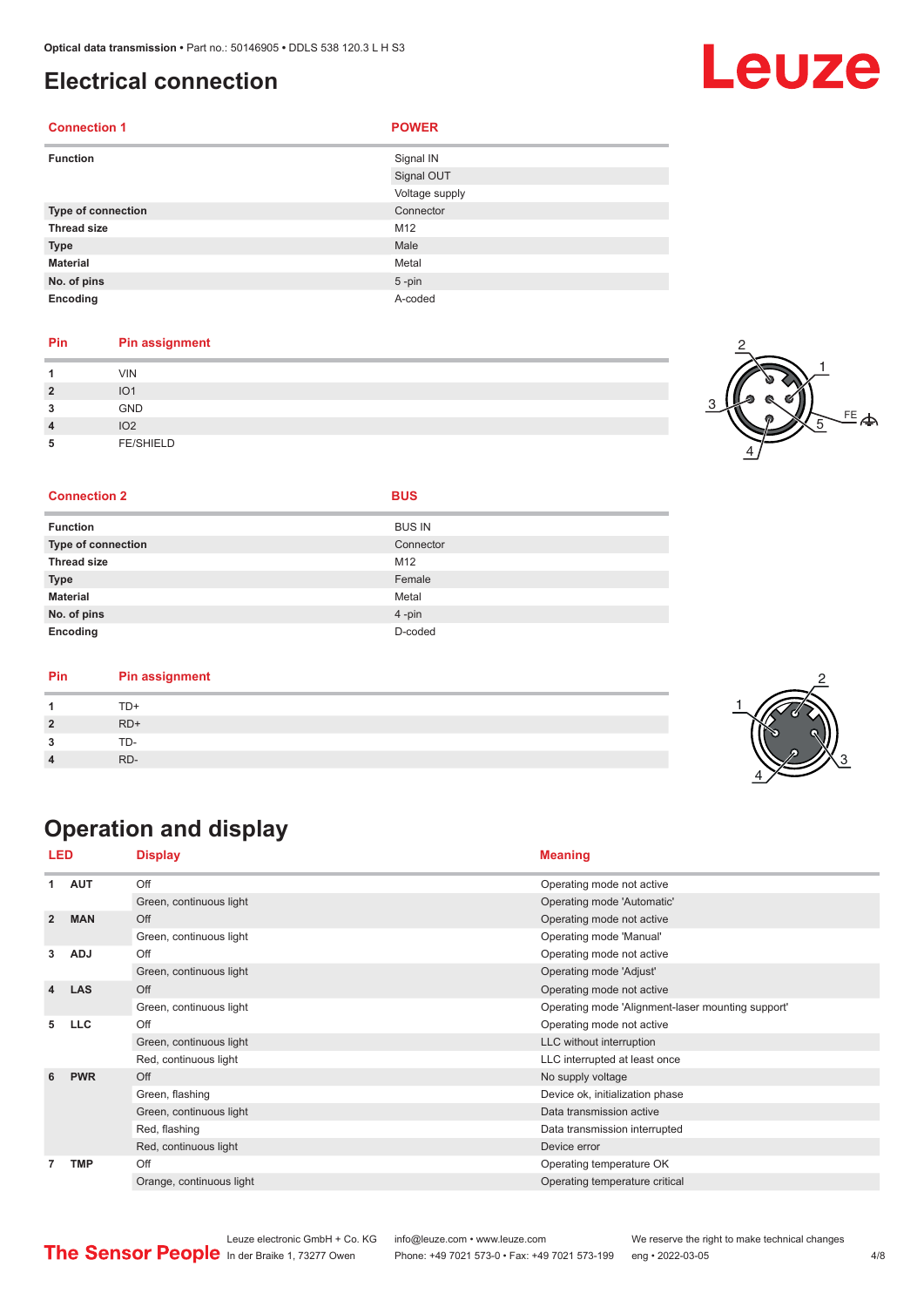#### <span id="page-4-0"></span>**Operation and display**

## Leuze

| LED             |                                                          | <b>Display</b>                                  | <b>Meaning</b>                                                |
|-----------------|----------------------------------------------------------|-------------------------------------------------|---------------------------------------------------------------|
|                 | <b>TMP</b>                                               | Red, continuous light                           | Operating temperature exceeded or not met                     |
| 8               | <b>LSR</b>                                               | Off                                             | With function reserve                                         |
|                 |                                                          | Orange, continuous light                        | Device OK, warning set                                        |
| 9               | <b>MAS</b>                                               | Off                                             | Installation on slave side                                    |
|                 |                                                          | Green, continuous light                         | Installation on master side                                   |
| 10 <sup>1</sup> | <b>OLK</b>                                               | Off                                             | Fault                                                         |
|                 |                                                          | Green, continuous light                         | No data transmission                                          |
|                 |                                                          | Orange, continuous light                        | Data transmission active                                      |
| 11              | <b>ERL</b>                                               | Off                                             | Link OK                                                       |
|                 |                                                          | Orange, continuous light                        | Missing link (Ethernet cable connection) on the second device |
|                 |                                                          | Red, continuous light                           | No cable-connected link to the connected device               |
| 12              | <b>LINK</b><br>Off<br>Link OK<br>Green, continuous light | No cable-connected link to the connected device |                                                               |
|                 |                                                          |                                                 |                                                               |
|                 |                                                          | Orange, continuous light                        | Data transmission active                                      |
| 13              | <b>SIGNAL</b><br><b>QUALITY</b>                          | 2 red, 2 orange and 4 green                     | Received signal level                                         |

#### **Suitable transmitters**

| Part no. | <b>Designation</b>                   | <b>Article</b>               | <b>Description</b>                                                                                                                                                                                   |
|----------|--------------------------------------|------------------------------|------------------------------------------------------------------------------------------------------------------------------------------------------------------------------------------------------|
| 50146906 | DDLS 538 120.4 L H<br>S <sub>3</sub> | Optical data<br>transmission | Special version: Integrated laser alignment aid, Heating, Not influenced by<br>reflective surfaces, Operation of parallel light axes<br>Working range: 100  120,000 mm<br>Connection: Connector, M12 |

#### **Part number code**

Part designation: **DDLS 5XXX YYY.Z A B CC**

| <b>DDLS</b> | Optical transceiver for digital data transmission                                                                                                                                                                                                                         |
|-------------|---------------------------------------------------------------------------------------------------------------------------------------------------------------------------------------------------------------------------------------------------------------------------|
| 5XXX        | <b>Series</b><br>508i: without integrated web server for remote diagnostics<br>508i: with integrated web server for remote diagnostics<br>538: without integrated web server for remote diagnostics (EtherCAT)<br>548i: with integrated web server for remote diagnostics |
| <b>YYY</b>  | Range for data transmission in m                                                                                                                                                                                                                                          |
| z           | Frequency of the transmitter<br>0: Frequency F0<br>1: Frequency F1<br>2: Frequency F2<br>3: Frequency F3<br>4: Frequency F4                                                                                                                                               |
| A           | Option<br>L: integrated laser alignment aid (for transmitter/receiver)<br>n/a: standard                                                                                                                                                                                   |
| B           | <b>Special equipment</b><br>H: With heating<br>n/a: no special equipment                                                                                                                                                                                                  |
| CC          | Special equipment<br>S3: Optimized for EtherCAT transmission<br>n/a: no special equipment                                                                                                                                                                                 |



 $\&$  A list with all available device types can be found on the Leuze website at www.leuze.com.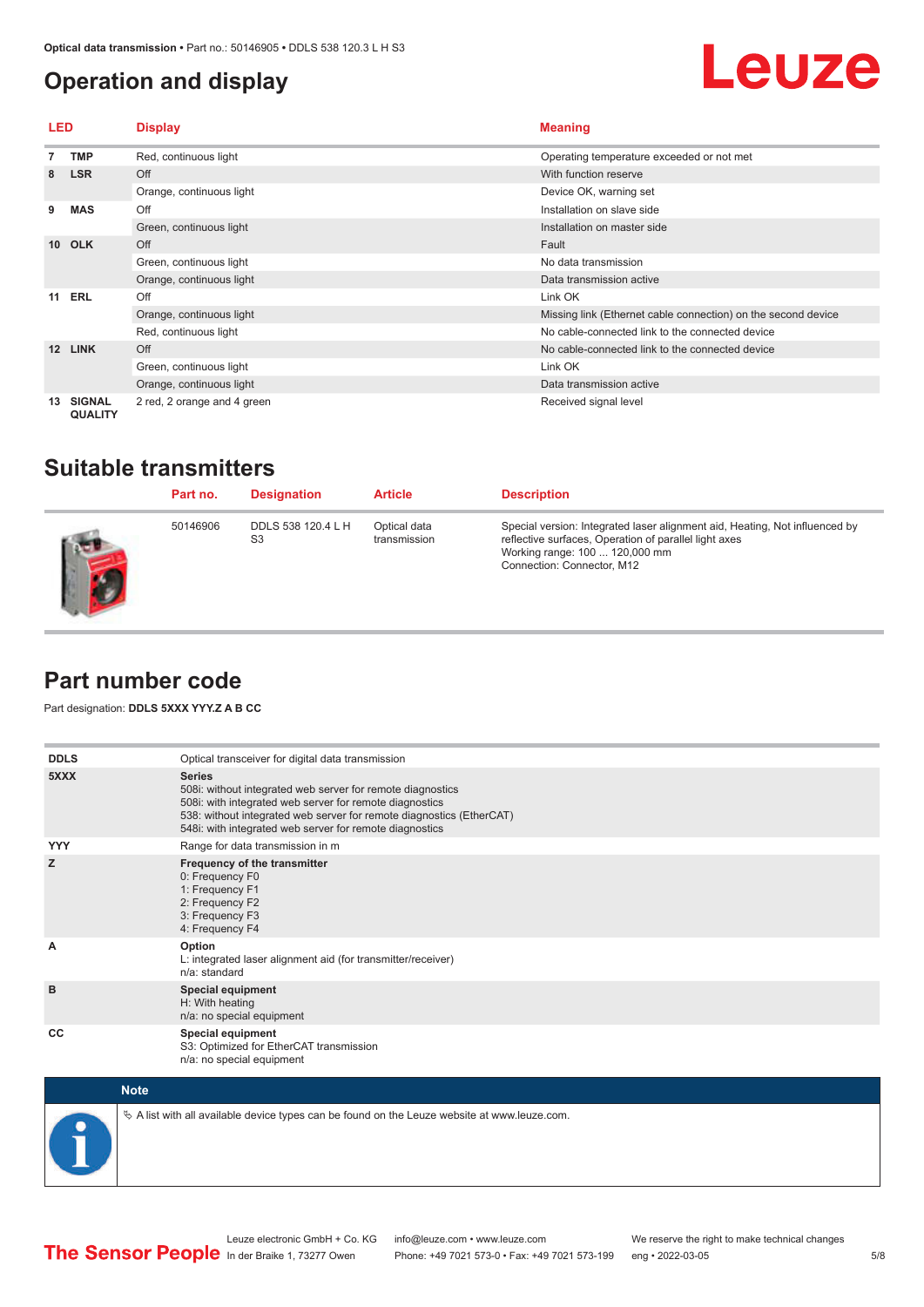#### **Notes**

# Leuze

#### **Observe intended use!**

**For UL applications:**

 $\%$  This product is not a safety sensor and is not intended as personnel protection.

 $\ddot{\phi}$  The product may only be put into operation by competent persons.

 $\%$  Only use the product in accordance with its intended use.

| V For UL applications, use is only permitted in Class 2 circuits in accordance with the NEC (National Electric Code).                                                                                                                                                                                                                    |
|------------------------------------------------------------------------------------------------------------------------------------------------------------------------------------------------------------------------------------------------------------------------------------------------------------------------------------------|
|                                                                                                                                                                                                                                                                                                                                          |
| <b>ATTENTION! INVISIBLE LASER RADIATION - CLASS 1M LASER PRODUCT</b>                                                                                                                                                                                                                                                                     |
| Do not expose users of telescopic optics!<br>The device satisfies the requirements of IEC 60825-1:2007 (EN 60825-1:2007) safety regulations for a product of laser class 1M as well as the<br>U.S. 21 CFR 1040.10 regulations with deviations corresponding to "Laser Notice No. 50" from June 24, 2007.                                 |
| $\%$ Do not expose users of telescopic optics!<br>The device satisfies the requirements of IEC 60825-1:2007 (EN 60825-1:2007) safety regulations for a product of laser class 1M as well as the<br>U.S. 21 CFR 1040.10 regulations with deviations corresponding to "Laser Notice No. 50" from June 24, 2007.                            |
| Looking into the beam path for extended periods using telescope optics may damage the eye's retina. Never look using telescope optics into the laser<br>beam or in the direction of reflecting beams.                                                                                                                                    |
| ↓ CAUTION! The use of operating and adjusting devices other than those specified here or the carrying out of differing procedures may lead to dangerous<br>exposure to radiation!<br>The use of optical instruments or devices (e.g., magnifying glasses, binoculars) in combination with the device increases the danger of eye damage. |
| $\%$ Observe the applicable statutory and local laser protection regulations.                                                                                                                                                                                                                                                            |
| $\&$ The device must not be tampered with and must not be changed in any way.<br>There are no user-serviceable parts inside the device.<br>Repairs must only be performed by Leuze electronic GmbH + Co. KG.                                                                                                                             |

#### **ATTENTION! LASER RADIATION – CLASS 1 LASER PRODUCT (alignment laser)**

The device satisfies the requirements of IEC 60825-1:2007 (EN 60825-1:2007) safety regulations for a product of **laser class 1** as well as the U.S. 21 CFR 1040.10 regulations with deviations corresponding to "Laser Notice No. 50" from June 24, 2007.

- ª The device satisfies the requirements of IEC 60825-1:2007 (EN 60825-1:2007) safety regulations for a product of **laser class 1** as well as the U.S. 21 CFR 1040.10 regulations with deviations corresponding to "Laser Notice No. 50" from June 24, 2007.
- $\%$  Observe the applicable statutory and local laser protection regulations.
- $\&$  The device must not be tampered with and must not be changed in any way. There are no user-serviceable parts inside the device. Repairs must only be performed by Leuze electronic GmbH + Co. KG.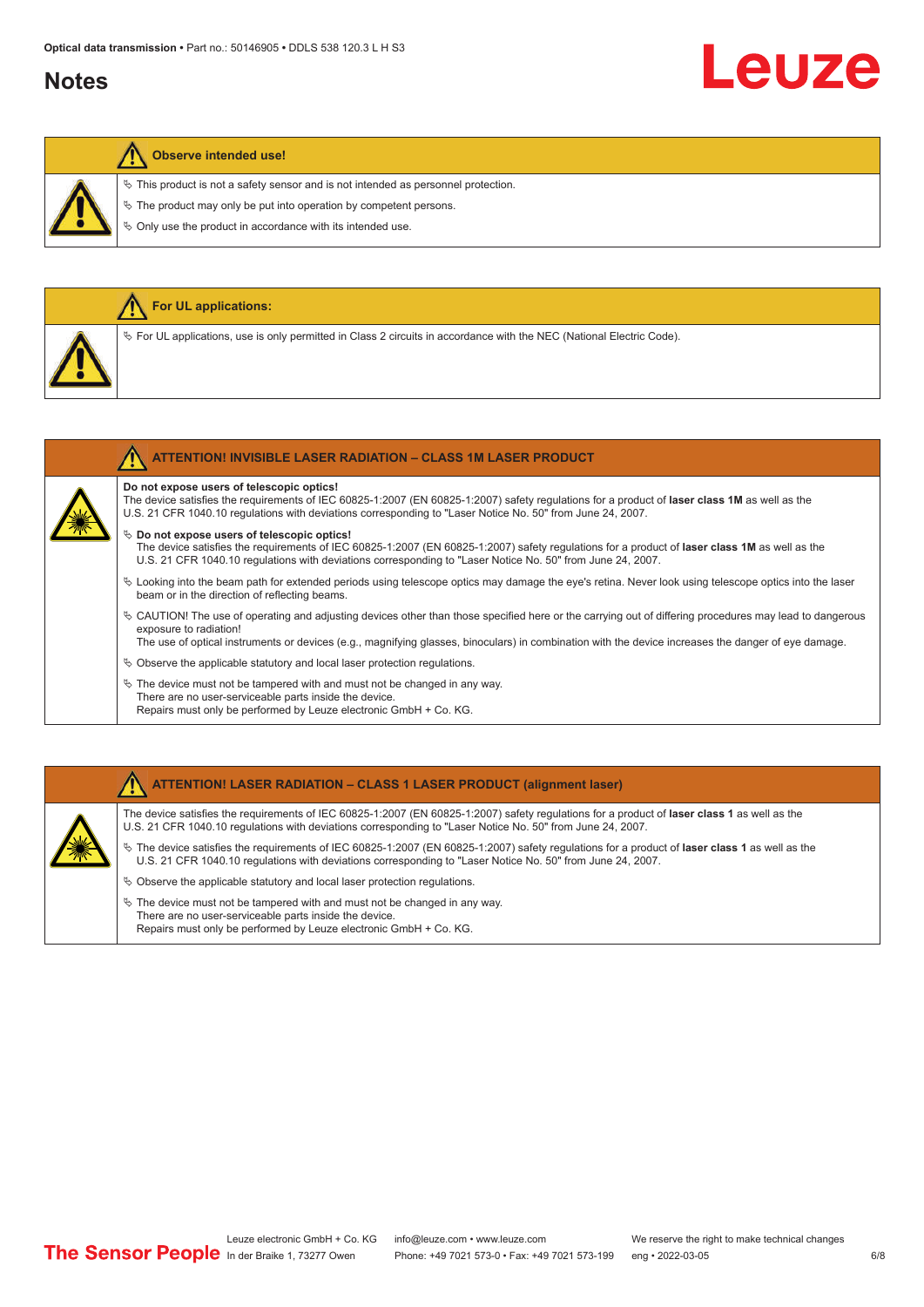#### **Accessories**

## Leuze

### Connection technology - Connection cables

|  | Part no. | <b>Designation</b>             | <b>Article</b>   | <b>Description</b>                                                                                                                                                                            |
|--|----------|--------------------------------|------------------|-----------------------------------------------------------------------------------------------------------------------------------------------------------------------------------------------|
|  | 50132079 | KD U-M12-5A-V1-<br>050         | Connection cable | Connection 1: Connector, M12, Axial, Female, A-coded, 5-pin<br>Connection 2: Open end<br>Shielded: No<br>Cable length: 5,000 mm<br>Sheathing material: PVC                                    |
|  | 50135074 | <b>KS ET-M12-4A-P7-</b><br>050 | Connection cable | Suitable for interface: Ethernet<br>Connection 1: Connector, M12, Axial, Male, D-coded, 4-pin<br>Connection 2: Open end<br>Shielded: Yes<br>Cable length: 5,000 mm<br>Sheathing material: PUR |

### Connection technology - Interconnection cables

|   |    | Part no. | <b>Designation</b>                     | <b>Article</b>        | <b>Description</b>                                                                                                                                                                                                               |
|---|----|----------|----------------------------------------|-----------------------|----------------------------------------------------------------------------------------------------------------------------------------------------------------------------------------------------------------------------------|
|   |    | 50137078 | <b>KSS ET-M12-4A-</b><br>M12-4A-P7-050 | Interconnection cable | Suitable for interface: Ethernet<br>Connection 1: Connector, M12, Axial, Male, D-coded, 4-pin<br>Connection 2: Connector, M12, Axial, Male, D-coded, 4-pin<br>Shielded: Yes<br>Cable length: 5,000 mm<br>Sheathing material: PUR |
| œ | 甘国 | 50135081 | <b>KSS ET-M12-4A-</b><br>RJ45-A-P7-050 | Interconnection cable | Suitable for interface: Ethernet<br>Connection 1: Connector, M12, Axial, Male, D-coded, 4-pin<br>Connection 2: RJ45<br>Shielded: Yes<br>Cable length: 5,000 mm<br>Sheathing material: PUR                                        |

#### Connection technology - Connectors

| Part no. | <b>Designation</b> | <b>Article</b> | <b>Description</b>                                                                          |
|----------|--------------------|----------------|---------------------------------------------------------------------------------------------|
| 50020501 | KD 095-5A          | Connector      | Connection: Connector with screw terminals, M12, Axial, Female, A-coded, 5<br>-pin          |
| 50112155 | S-M12A-ET          | Connector      | Suitable for interface: Ethernet<br>Connection: Connector, M12, Axial, Male, D-coded, 4-pin |